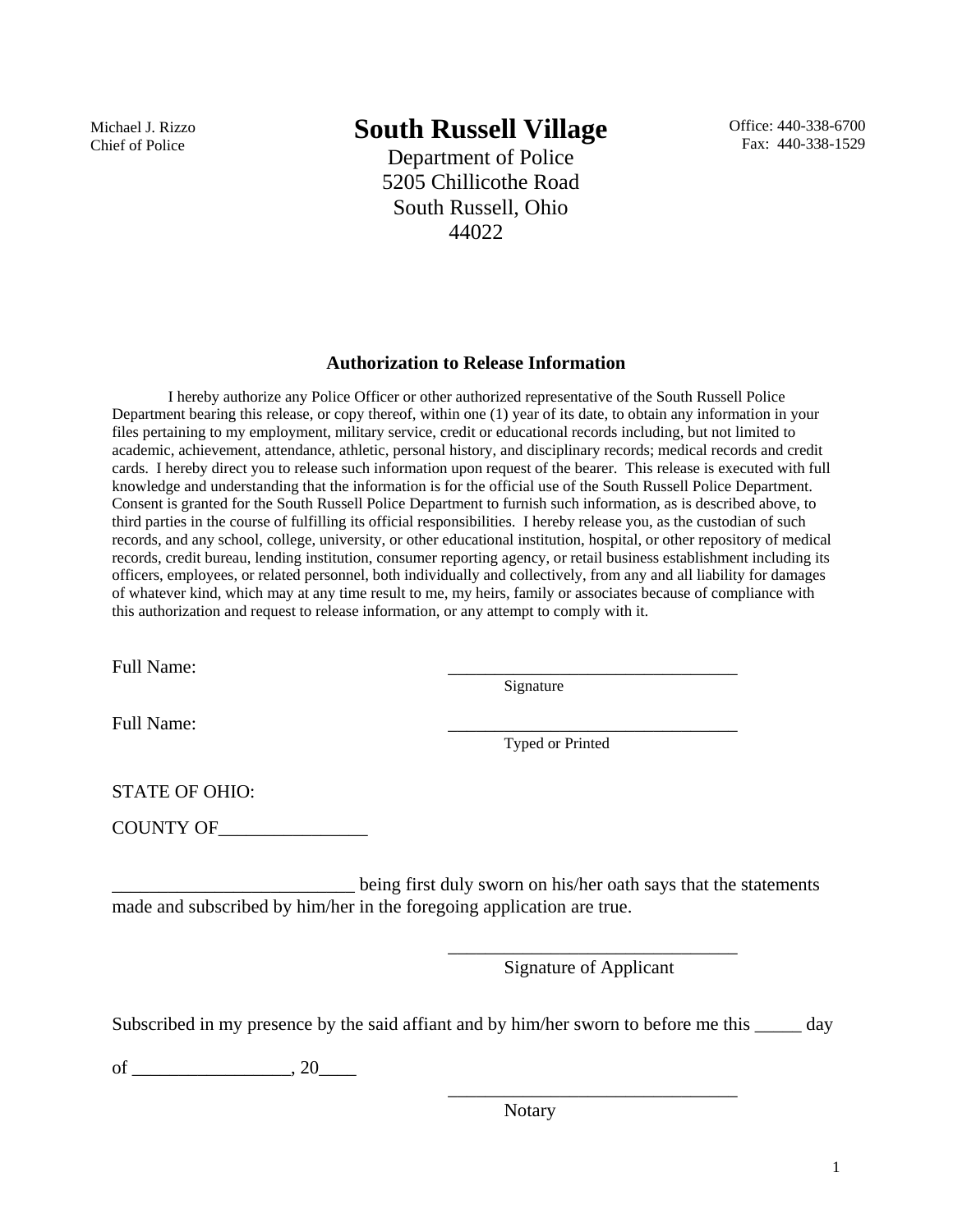#### **South Russell Police Department Police Application**

The South Russell Police Department is an equal opportunity employer and does not discriminate on the basis of Race, Color, National Origin, Sex, Religion, Age or Disability in employment.

| <b>Personal History Questionnaire</b><br>(Print or type all responses)                                                                                                                                                         |        |  |         |                                                                                                                                                                                                                                                                                                                                                                                                                                          |                 |
|--------------------------------------------------------------------------------------------------------------------------------------------------------------------------------------------------------------------------------|--------|--|---------|------------------------------------------------------------------------------------------------------------------------------------------------------------------------------------------------------------------------------------------------------------------------------------------------------------------------------------------------------------------------------------------------------------------------------------------|-----------------|
|                                                                                                                                                                                                                                | (Last) |  | (First) |                                                                                                                                                                                                                                                                                                                                                                                                                                          | (Mi)            |
|                                                                                                                                                                                                                                |        |  |         |                                                                                                                                                                                                                                                                                                                                                                                                                                          |                 |
| City:                                                                                                                                                                                                                          |        |  |         |                                                                                                                                                                                                                                                                                                                                                                                                                                          |                 |
| <b>Telephone Numbers:</b>                                                                                                                                                                                                      |        |  |         |                                                                                                                                                                                                                                                                                                                                                                                                                                          |                 |
|                                                                                                                                                                                                                                |        |  |         | Place of Birth: $\frac{1}{\frac{1}{2} \cdot \frac{1}{2} \cdot \frac{1}{2} \cdot \frac{1}{2} \cdot \frac{1}{2} \cdot \frac{1}{2} \cdot \frac{1}{2} \cdot \frac{1}{2} \cdot \frac{1}{2} \cdot \frac{1}{2} \cdot \frac{1}{2} \cdot \frac{1}{2} \cdot \frac{1}{2} \cdot \frac{1}{2} \cdot \frac{1}{2} \cdot \frac{1}{2} \cdot \frac{1}{2} \cdot \frac{1}{2} \cdot \frac{1}{2} \cdot \frac{1}{2} \cdot \frac{1}{2} \cdot \frac{1}{2} \cdot \$ |                 |
| Business: $\frac{1}{1}$                                                                                                                                                                                                        |        |  |         |                                                                                                                                                                                                                                                                                                                                                                                                                                          |                 |
| Cell: The contract of the contract of the contract of the contract of the contract of the contract of the contract of the contract of the contract of the contract of the contract of the contract of the contract of the cont |        |  |         | S.S.N.:                                                                                                                                                                                                                                                                                                                                                                                                                                  | <b>Optional</b> |
|                                                                                                                                                                                                                                |        |  |         |                                                                                                                                                                                                                                                                                                                                                                                                                                          |                 |

#### **Please Read Instructions Carefully**

This personal history questionnaire is intended for the use of the South Russell Police Department. You must be truthful and complete on all answers requested on this form. All information contained herein will be subject to verification, i.e., source of documentation, V.S.A. exam and screening procedures.

The answers to questions contained in this questionnaire must be legible. Each individual question must be answered; there can be no blanks. If a question does not apply to your particular circumstance, insert, "DNA" in the blank. When answering questions that require dates, insert the full date, partial month-year responses are unacceptable. You must provide complete address information when requested. Partial address responses are unacceptable. Any incomplete applications will be disqualified.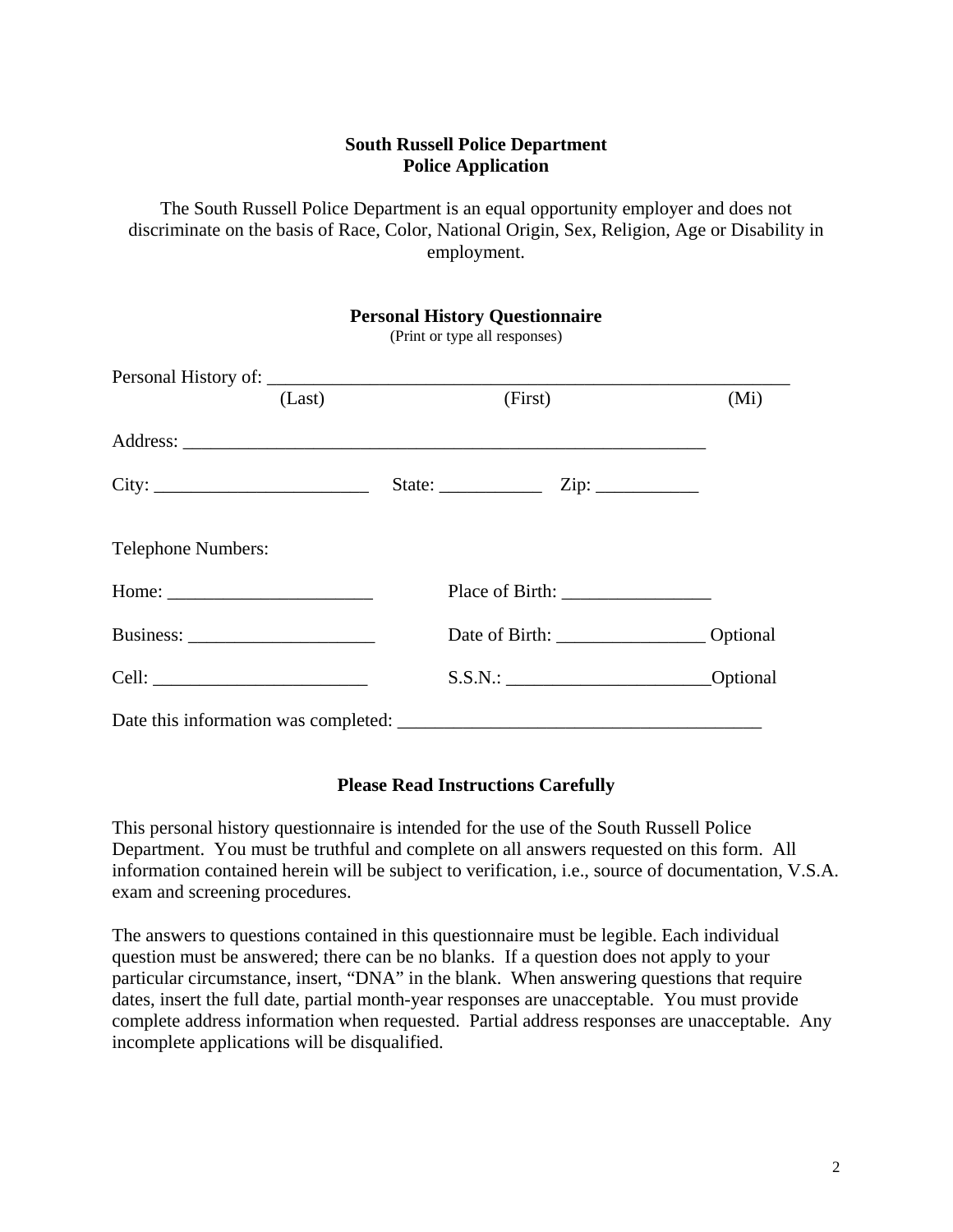| 1. Are you a U.S. Citizen?         | $( )$ Yes | $()$ No |
|------------------------------------|-----------|---------|
| 2. Have you reached the age of 21? | $( )$ Yes | $()$ No |

Telephone Number: \_\_\_\_\_\_\_\_\_\_\_\_\_\_\_\_\_\_\_\_\_\_\_\_\_\_\_\_\_\_\_\_\_\_\_

3. Who should be notified in case of an emergency?

| Name:    | (Relationship) |
|----------|----------------|
| Address: |                |

# 4. List all previous Addresses in the past 10 years.

| Address | From $(month - year)$ | To $(month - year)$ |
|---------|-----------------------|---------------------|
|         |                       |                     |
|         |                       |                     |
|         |                       |                     |
|         |                       |                     |
|         |                       |                     |

#### 5. Education

Did you graduate from High School? ( ) Yes ( ) No

If no, circle the highest grade completed: 1 2 3 4 5 6 7 8 9 10 11 12

Name of High School attended: \_\_\_\_\_\_\_\_\_\_\_\_\_\_\_\_\_\_\_\_\_\_\_\_\_\_\_\_\_\_\_\_\_\_\_\_

Location: \_\_\_\_\_\_\_\_\_\_\_\_\_\_\_\_\_\_\_\_\_\_\_\_\_\_\_\_\_\_\_\_\_\_\_\_\_\_\_\_\_\_\_\_\_\_\_\_\_\_\_\_\_\_

| College, Universities, or<br><b>Trade School Attended</b> | Dates<br>Attended | <b>Total Credit</b><br>Hours | Degree | Major<br>Subjects |
|-----------------------------------------------------------|-------------------|------------------------------|--------|-------------------|
|                                                           |                   |                              |        |                   |
|                                                           |                   |                              |        |                   |
|                                                           |                   |                              |        |                   |
|                                                           |                   |                              |        |                   |
|                                                           |                   |                              |        |                   |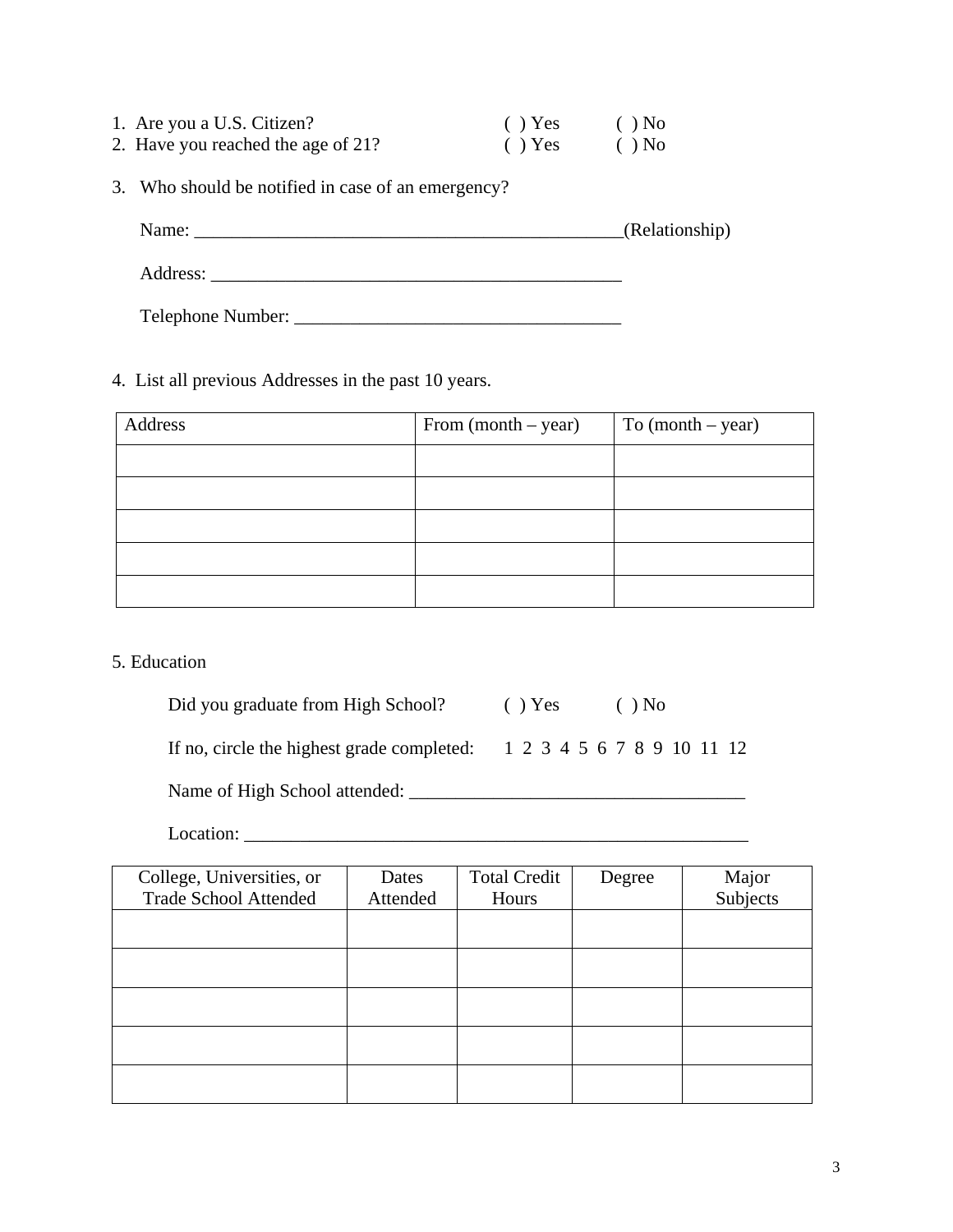# 6. Work Experience: List all jobs you have had in the last ten years, listing your most recent job first. If you need more space, you may attach additional sheets.

| Name and Address of | From:                              | Salary per Month:   |
|---------------------|------------------------------------|---------------------|
| Employer            | To:                                | Reason for Leaving: |
|                     | <b>Exact Title or Position:</b>    |                     |
|                     | Name and Title of your Supervisor: |                     |
|                     | <b>Your Duties:</b>                |                     |
|                     |                                    |                     |
|                     |                                    |                     |
| Telephone:          |                                    |                     |
|                     |                                    |                     |

| Name and Address of | From:                              | Salary per Month:   |
|---------------------|------------------------------------|---------------------|
| Employer            | To:                                | Reason for Leaving: |
|                     | <b>Exact Title or Position:</b>    |                     |
|                     | Name and Title of your Supervisor: |                     |
|                     | <b>Your Duties:</b>                |                     |
|                     |                                    |                     |
|                     |                                    |                     |
| Telephone:          |                                    |                     |
|                     |                                    |                     |

| Name and Address of | From:                              | Salary per Month:   |
|---------------------|------------------------------------|---------------------|
| Employer            | To:                                | Reason for Leaving: |
|                     | <b>Exact Title or Position:</b>    |                     |
|                     | Name and Title of your Supervisor: |                     |
|                     | <b>Your Duties:</b>                |                     |
|                     |                                    |                     |
|                     |                                    |                     |
| Telephone:          |                                    |                     |
|                     |                                    |                     |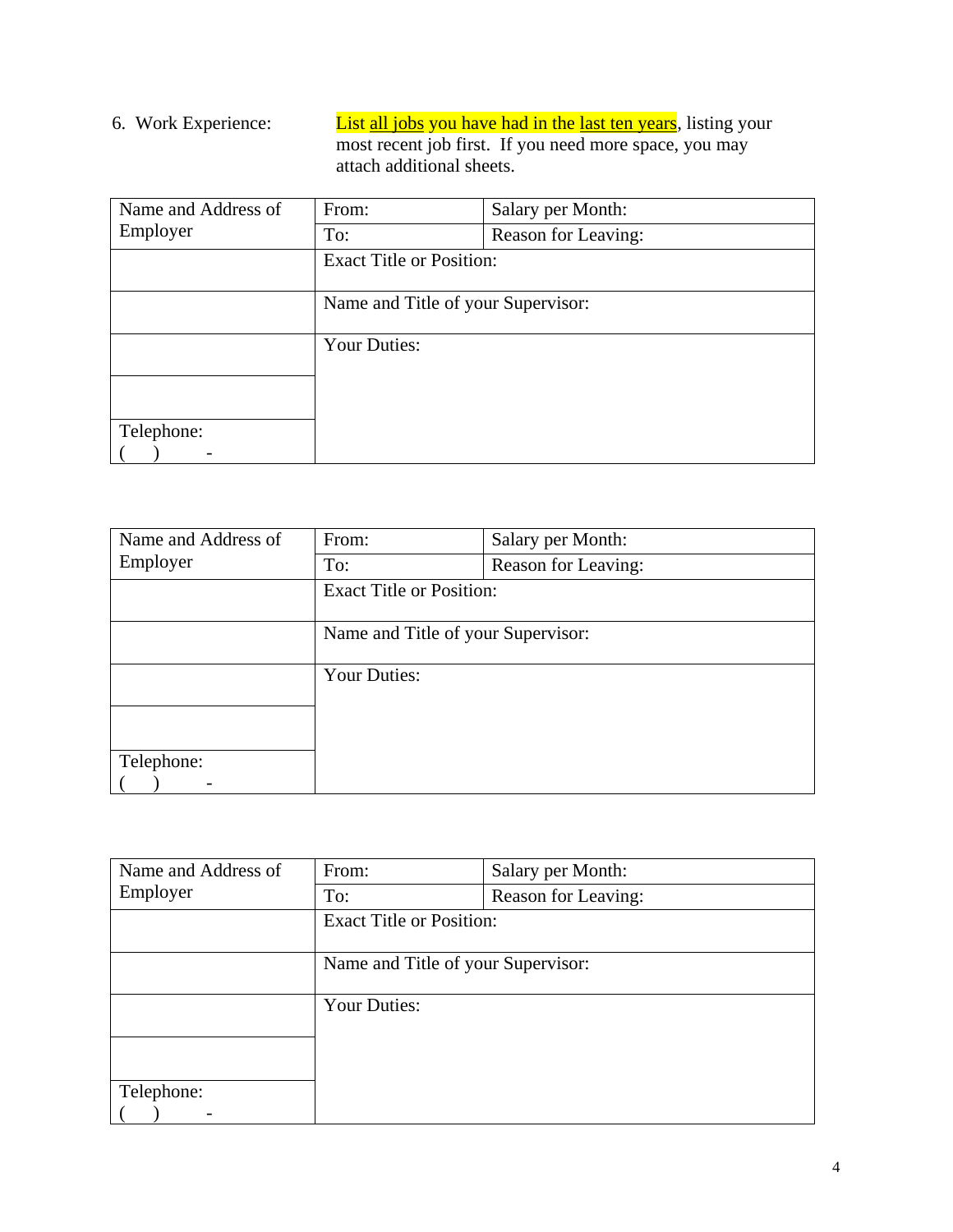| Name and Address of | From:                              | Salary per Month:   |
|---------------------|------------------------------------|---------------------|
| Employer            | To:                                | Reason for Leaving: |
|                     | <b>Exact Title or Position:</b>    |                     |
|                     | Name and Title of your Supervisor: |                     |
|                     | <b>Your Duties:</b>                |                     |
|                     |                                    |                     |
|                     |                                    |                     |
| Telephone:          |                                    |                     |
|                     |                                    |                     |

| Name and Address of | From:                              | Salary per Month:   |
|---------------------|------------------------------------|---------------------|
| Employer            | To:                                | Reason for Leaving: |
|                     | <b>Exact Title or Position:</b>    |                     |
|                     | Name and Title of your Supervisor: |                     |
|                     | <b>Your Duties:</b>                |                     |
|                     |                                    |                     |
| Telephone:          |                                    |                     |
|                     |                                    |                     |

| Name and Address of | From:                              | Salary per Month:   |
|---------------------|------------------------------------|---------------------|
| Employer            | To:                                | Reason for Leaving: |
|                     | <b>Exact Title or Position:</b>    |                     |
|                     | Name and Title of your Supervisor: |                     |
|                     | <b>Your Duties:</b>                |                     |
|                     |                                    |                     |
|                     |                                    |                     |
| Telephone:          |                                    |                     |
|                     |                                    |                     |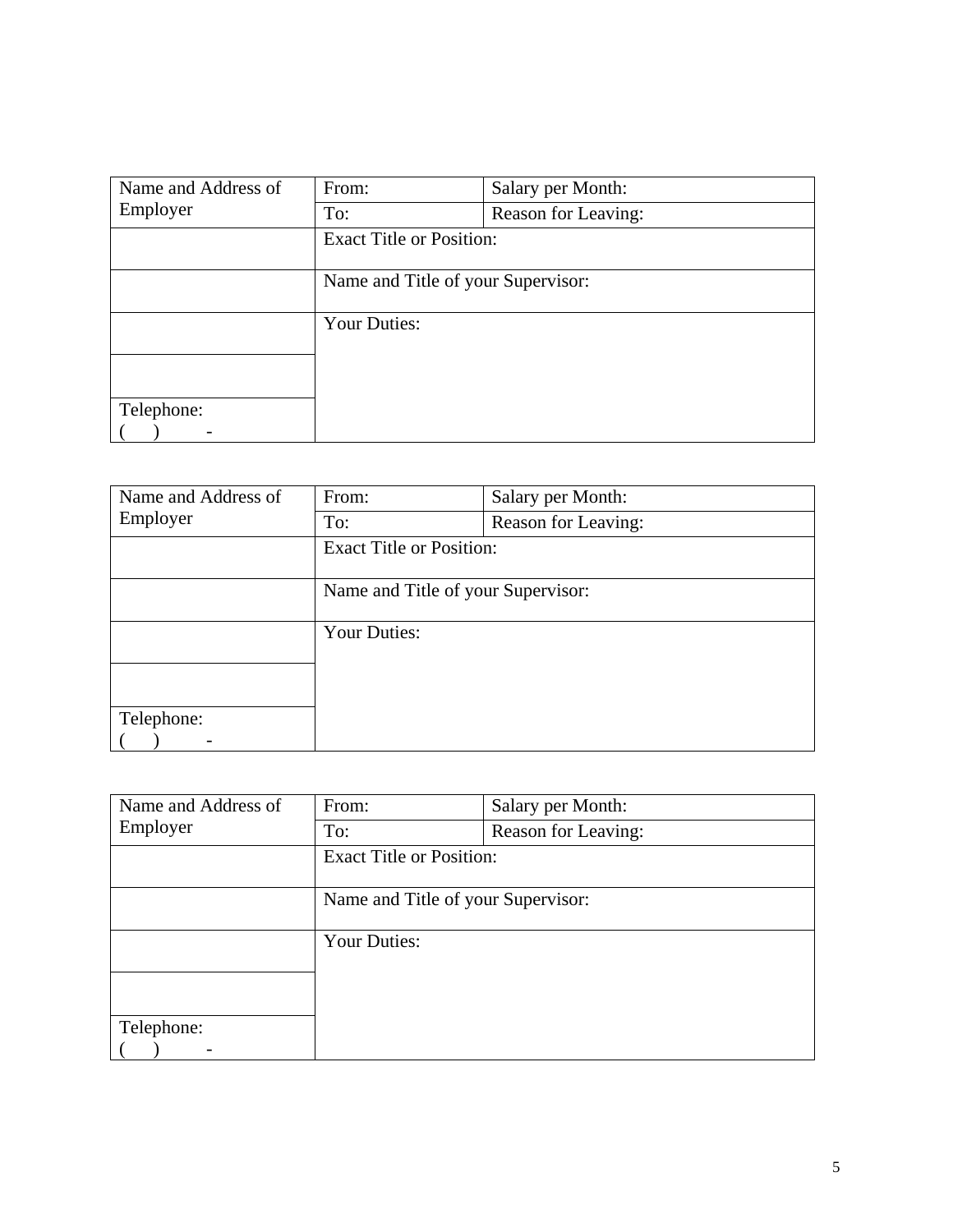# 7. Have you been honorably discharged from the military? ( ) Yes ( ) No If yes, attach a copy of your DD-214

#### 8. Military Service

| Date of Service | Branch:            |
|-----------------|--------------------|
| From:           |                    |
|                 | Rank at Discharge: |
| To:             |                    |

## 9. Police Academy

| Date of Academy | Location of academy:                |
|-----------------|-------------------------------------|
| From:           |                                     |
|                 | Position in the class at graduation |
| To:             |                                     |

## 10. Any Special Qualifications?

Special training, experience or abilities that you have which would be of value in the position for which you are applying. If extra space is needed, attach pages.

# 11. Were you ever discharged or forced to resign because of misconduct or unsatisfactory performance:  $( )$  Yes  $( )$  No

\_\_\_\_\_\_\_\_\_\_\_\_\_\_\_\_\_\_\_\_\_\_\_\_\_\_\_\_\_\_\_\_\_\_\_\_\_\_\_\_\_\_\_\_\_\_\_\_\_\_\_\_\_\_\_\_\_\_\_\_\_\_\_\_\_\_\_\_\_\_\_\_

\_\_\_\_\_\_\_\_\_\_\_\_\_\_\_\_\_\_\_\_\_\_\_\_\_\_\_\_\_\_\_\_\_\_\_\_\_\_\_\_\_\_\_\_\_\_\_\_\_\_\_\_\_\_\_\_\_\_\_\_\_\_\_\_\_\_\_\_\_\_\_\_

If yes, state circumstances and address of employers

| Employer: | Circumstances: |
|-----------|----------------|
| Employer: | Circumstances: |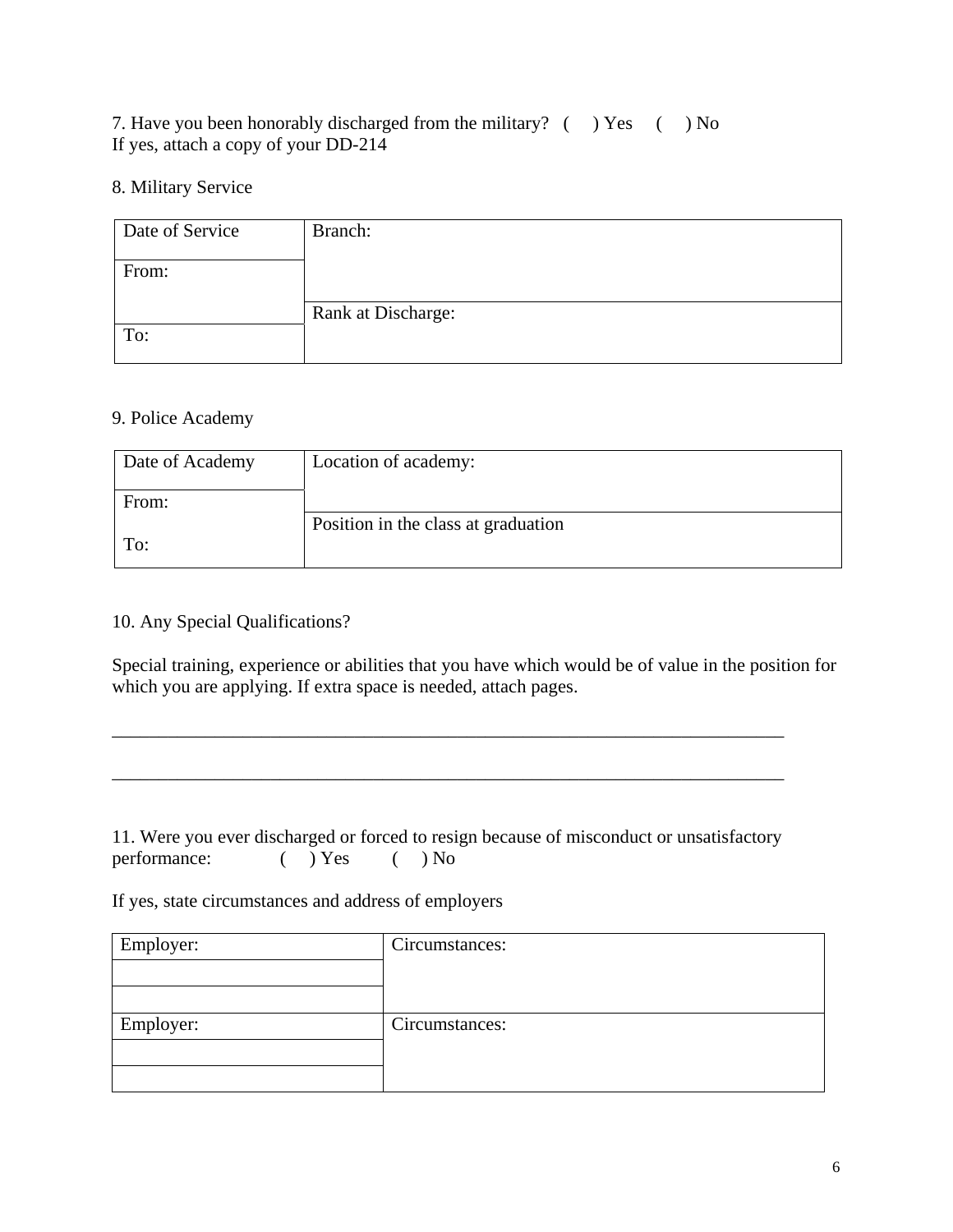12. May we contact your present employer? ( ) Yes ( ) No If no, please explain why.

13. Do you have a valid Ohio driver's license? ( ) Yes ( ) No

14. Were you ever convicted for any traffic violations, excluding parking tickets?  $( )$  Yes  $( )$  No

If yes, list the date, violation, city, and disposition.

| Date | Nature of Violation | City | Disposition |  |
|------|---------------------|------|-------------|--|
|      |                     |      |             |  |
|      |                     |      |             |  |
|      |                     |      |             |  |
|      |                     |      |             |  |
|      |                     |      |             |  |
|      |                     |      |             |  |

15. Have you ever been arrested, charged or convicted of a misdemeanor, other than a traffic violation? ( ) Yes ( ) No

If Yes, List the date, violation, city and disposition.

| Date | Nature of Violation | City | Disposition |
|------|---------------------|------|-------------|
|      |                     |      |             |
|      |                     |      |             |
|      |                     |      |             |
|      |                     |      |             |

16. Have you ever been arrested, charged or convicted of any felony? ( ) Yes ( ) No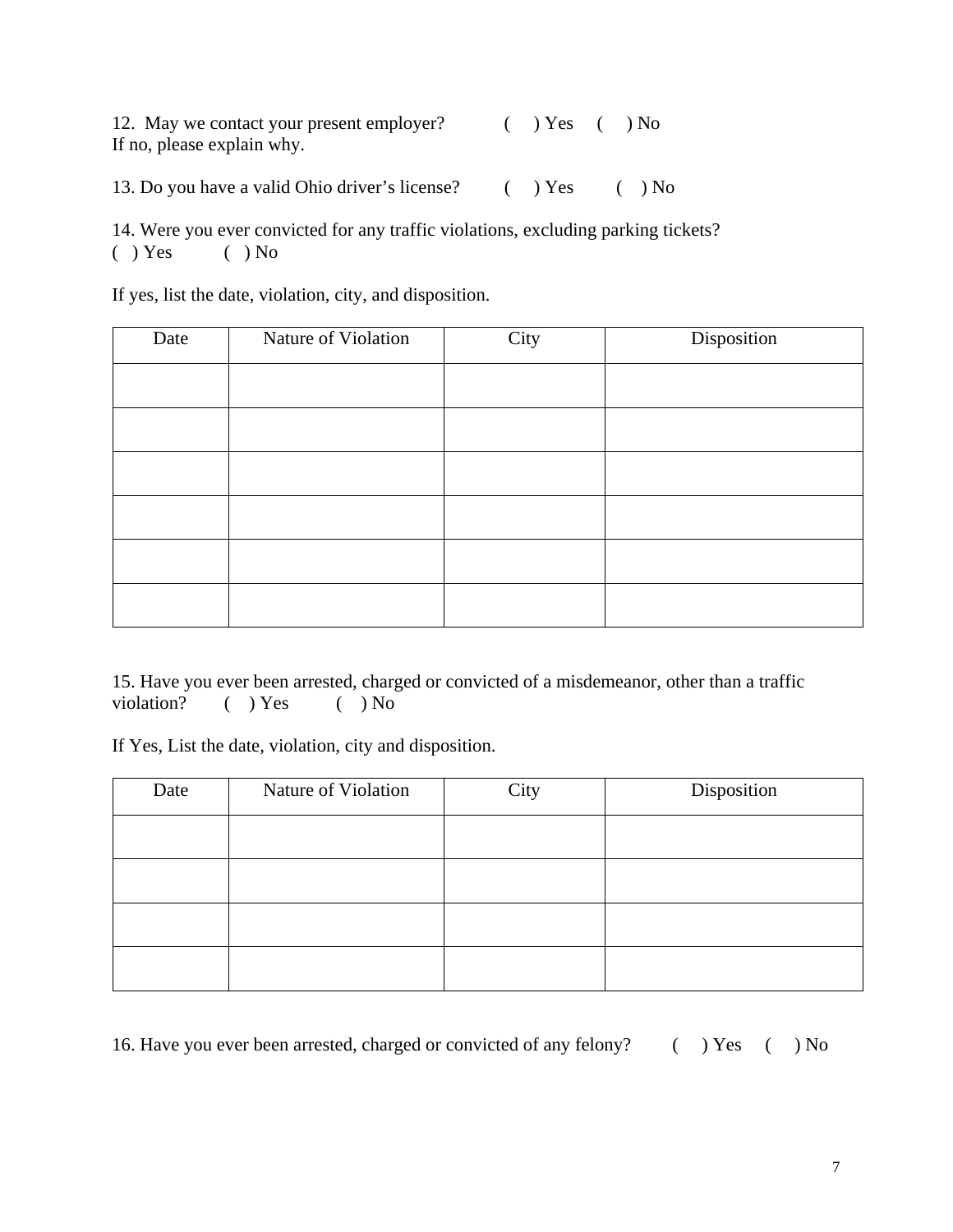17. Have you ever been involved in civil litigation either as a plaintiff or a defendant?  $( )$  Yes  $( )$  No

If Yes, List the date, nature of the action, city and disposition

| Date | Nature of Action | City | Disposition |  |
|------|------------------|------|-------------|--|
|      |                  |      |             |  |
|      |                  |      |             |  |
|      |                  |      |             |  |
|      |                  |      |             |  |
|      |                  |      |             |  |
|      |                  |      |             |  |

18. Have you ever been in a traffic accident regardless of whether or not the accident was your fault? ( ) Yes ( ) No

If Yes:

| Date:                       | Police Investigation: () Yes () No |
|-----------------------------|------------------------------------|
| Location (city and street): |                                    |
| Cause of Accident:          |                                    |
| Injury or Non-Injury:       |                                    |
| Who was legally at fault:   |                                    |

| Date:                       | Police Investigation: () Yes () No |
|-----------------------------|------------------------------------|
| Location (city and street): |                                    |
| Cause of Accident:          |                                    |
| Injury or Non-Injury:       |                                    |
| Who was legally at fault:   |                                    |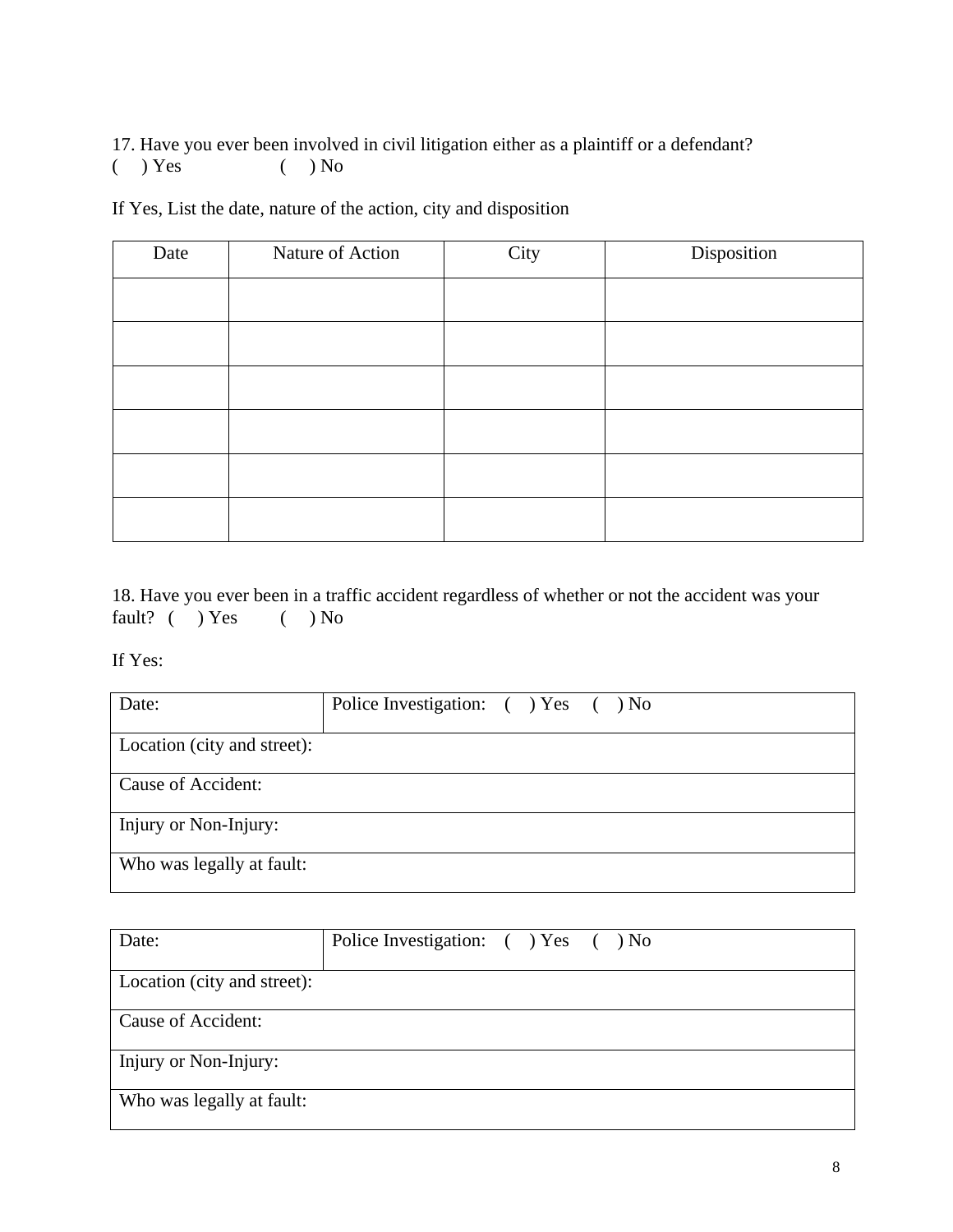|  | 19. Have you ever taken a police examination before? |  |  |  | $( )$ Yes | $( )$ No |
|--|------------------------------------------------------|--|--|--|-----------|----------|
|  |                                                      |  |  |  |           |          |

| Agency | Date | <b>Position Applied For</b> | <b>Status</b> |
|--------|------|-----------------------------|---------------|
|        |      |                             |               |
|        |      |                             |               |
|        |      |                             |               |

| 20. Are you currently on any active Civil Service list?<br>$( )$ Yes $( )$ No |
|-------------------------------------------------------------------------------|
|-------------------------------------------------------------------------------|

21. Have you ever been bonded? ( ) Yes ( ) No

If yes, give name of bonding company or employer and amount of bond.

| <b>Bonding Company or Employer</b> | <b>Bond Amount</b> |
|------------------------------------|--------------------|
|                                    |                    |
|                                    |                    |

22. List references, both personal and professional that you have known for at least 5 years.

| Name | Address and Phone number |
|------|--------------------------|
|      |                          |
|      |                          |
|      |                          |
|      |                          |
|      |                          |

| 23. Have you ever used or sold illicit drugs?<br>(If yes, list details on a separate sheet) | $($ $)$ Yes | ) No       |
|---------------------------------------------------------------------------------------------|-------------|------------|
| 24. Do you consume alcoholic beverages?<br>If yes, how much $&$ how often.                  | $($ $)$ Yes | $($ $)$ No |
| 25. Have you ever filled for bankruptcy?<br>If yes, please explain on a separate sheet.     | $($ $)$ Yes | $($ $)$ No |